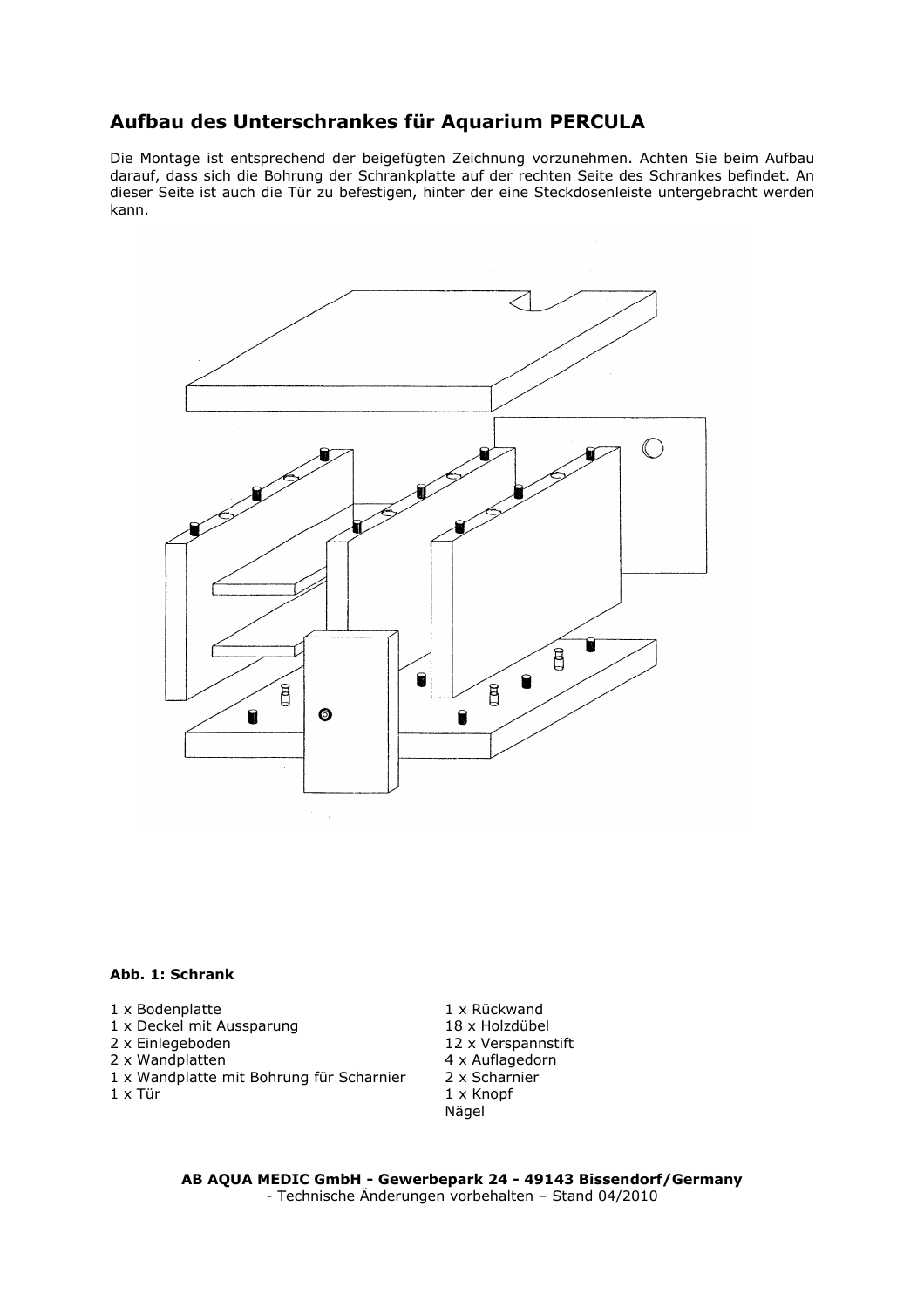## Cabinet's assembly for Aquarium PERCULA

The assembly of the cabinet is done according to the following drawing. Take care that the bore-hole of the cabinet plate is located on the right side of the cabinet. The door where you can hide the socket board has to be fixed at the right side as well.



1x bottom plate 1x lid with cap 2x inlaid plates 2x wall plates 1x wall plate incl. bore hole for hinge 1x door

1x back panel 18x wood pegs 12x connecting pins 4x pins for inlaid plates 2x hinges  $1x$  knob nails

AB AQUA MEDIC GmbH - Gewerbepark 24 – 49143 Bissendorf/Germany - Technical changes reserved – 04/2010